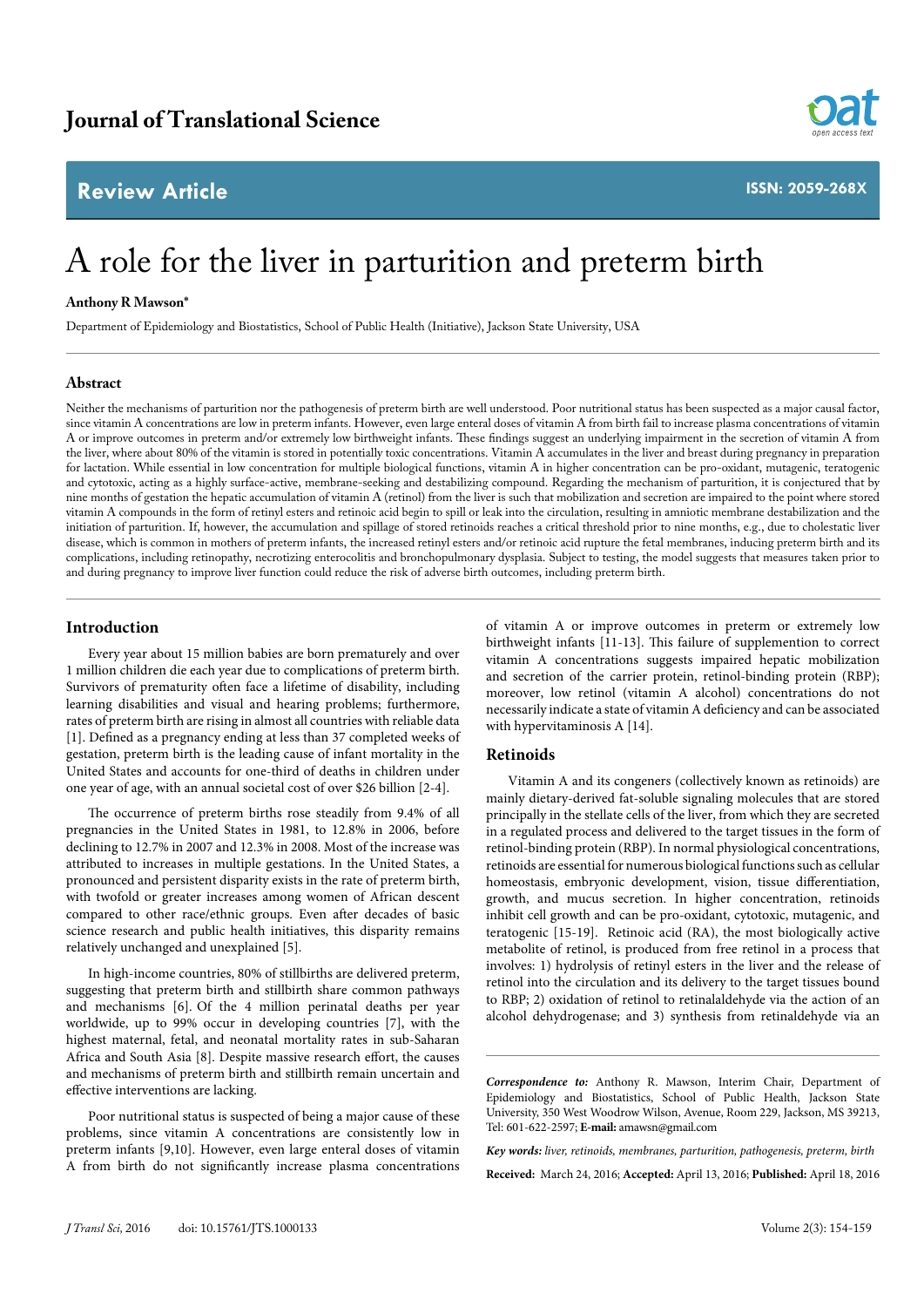aldehyde dehydrogenase reaction, primarily in the cell microsomes. RA exerts its effects by binding to two types of nuclear protein receptors: the retinoic acid receptors (RARs) and retinoid X receptors (rexinoids, RXRs), both of which exist as three distinct gene products (alpha, beta, and gamma). These receptors are members of the steroid/ thyroid superfamily of ligand dependent nuclear transcription factors that include the receptors for steroids, thyroid hormone, and vitamin D. Following ligand activation, the receptors function as heterodimeric transcription factors and control the expression of numerous target genes by binding to specific DNA sequences termed RA response elements (RAREs) [20,21].

Given that about 80% of vitamin A is stored in the liver, sudden shifts in these stores to other tissues due to infection, chronic illness or trauma can result in severe vitamin A poisoning. Indeed, an endogenous form of hypervitaminosis A associated with cholestatic liver disease is recognized, due to the spillage of stored retinoids into the circulation in bile [22]. These observations point to the need to reevaluate the role of vitamin A in maternal and child health and in preterm birth in particular.

#### **Retinoid hypothesis of parturition**

Neither the mechanisms of preterm birth nor those of normal parturition are well understood. Since a common feature of term and preterm birth is rupture of the fetal membranes, understanding the process of membrane rupture could provide important clues for that of premature rupture of the membranes (PROM) in preterm birth. Preterm PROM (or PPROM) is a leading cause of preterm delivery, accounting for one third of spontaneous preterm births [23] and is strongly associated with adverse pregnancy outcomes [24,25]. Membrane rupture is related to biochemical changes in collagen structure and formation as well as increased oxidative stress [26], involving an imbalance between the synthesis and degradation of collagen within the extracellular matrix of the chorioamniotic membrane induced by matrix metalloproteinases [27]. Pregnancy itself is also associated with oxidative stress [28] and reduced antioxidant capacity [29].

It is proposed that human parturition is due in part to an accumulation of retinoids in the liver in the course of pregnancy, resulting in mild inflammatory changes and the progressive spillage of stored retinoid compounds into the circulation. At around nine months of gestation these compounds have accumulated to the point where they rupture the fetal membranes and initiate parturition. It is hypothesized that early disturbances in liver function and retinoid metabolism, resulting in exposure of the fetus to excess retinoid concentrations, are critically involved in preterm birth and other adverse birth outcomes. Vitamin A can be either antioxidant or prooxidant, depending on dosage and cellular condition. At both excessive and therapeutic doses, acute and chronic vitamin A supplementation to laboratory animals leads to increased levels of markers of oxidative stress in liver mitochondria and in the substantia nigra and to alterations in locomotor and exploratory activity [18,19].

Retinoids are essential for the growth and development of the mammalian fetus and placenta [30,31]; for instance, retinoic acid receptor (RAR)-null mutant mice die in utero or shortly after birth and exhibit congenital abnormalities [32]. RARs and retinoid X receptors (RXRs) also show specific spatiotemporal patterns of expression in all developing systems during embryonic development [33]. Indeed, the role of retinoic acid signaling in the genetic regulation of morphogenesis and pattern formation (fetal embryonic development) is well established [34]. The associated amniotic membranes are extraembryonic structures, indispensable for normal gestation in mammals. The existence of metabolic and molecular pathways of retinoic acid signaling in human fetal membranes is shown by evidence of retinoid receptor (RARα, β, γ and RXRα, β, γ) expression at transcript and protein levels and by enzyme activity involved in the production of retinoic acid [31].



**Figure 1.** Retinoid toxicity model of adverse birth outcomes.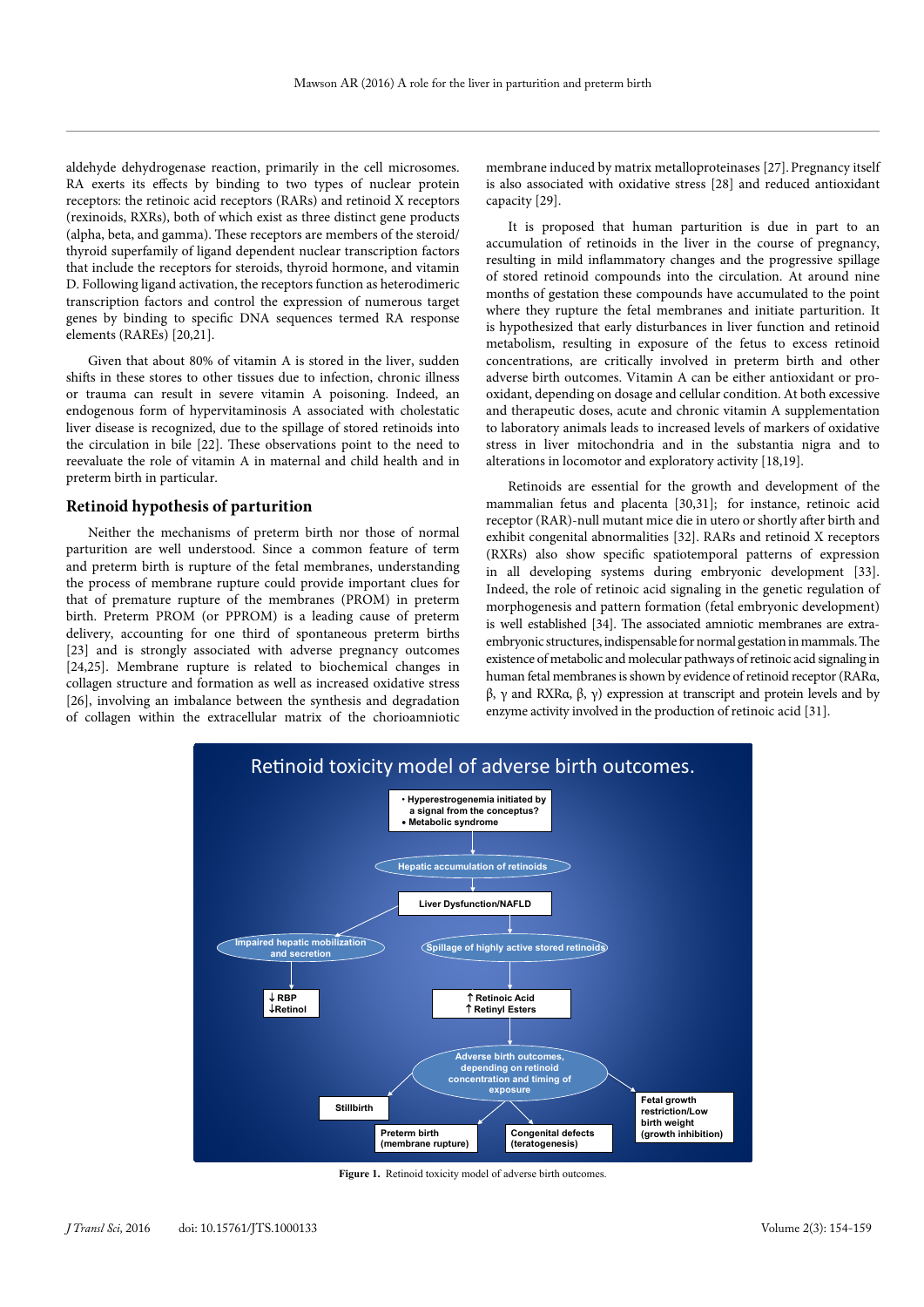# **Natural history of pregnancy**

Retinol in maternal serum declines during pregnancy, increases at parturition and decreases again with lactation [35]. Retinoids also accumulate in the liver during gestation [36] and in breast tissue [35] in preparation for breastfeeding. It is conjectured that the accumulation of vitamin A in the liver during pregnancy induces a mild form of inflammation and cholestasis, resulting in impaired secretion of RBP and the spillage of active retinoid compounds into the circulation in bile, compounds that are normally excreted via the duodenum. Retinyl esters also leak into the circulation from damaged hepatocytes. The overall result is an endogenous form of vitamin A intoxication associated with an increased percentage of plasma retinyl esters as a fraction of total vitamin A, as well as increased retinoic acid (RA) concentrations. Percent retinyl esters >10% of total vitamin A (retinol plus esters) is an accepted diagnostic criterion of hypervitaminosis A [14]. Liver dysfunction can be precipitated by high concentrations of circulating and stored retinoids and is known to contribute to an endogenous form of vitamin A toxicity through the spillage of retinyl esters and acidic biliary metabolites of vitamin A into the circulation [37,38]. Bile drains from the liver through the gall bladder and common bile duct into the duodenum. In mice, bile contains significantly higher concentrations of retinol (about four times higher) than found in serum and other extrahepatic tissues [39].

It is postulated that retinoids which have accumulated in the liver during the course of pregnancy begin to spill into the circulation as a result of mild hepatic inflammation and cholestasis. As the concentrations of these retinoids steadily rise they begin to weaken and eventually rupture the fetal membranes as a function of their membranedestabilizing effect, thereby triggering the process of parturition at around nine months of gestation. Although there are no apparent morphologic changes in the liver during normal human pregnancy, functional alterations occur suggesting the presence of inflammatory changes, including a doubling of serum alkaline phosphatase activity as well as increases in serum concentrations of certain bile acids. These observations led to earlier suggestions that pregnancy is associated with sub-clinical cholestasis [40]. In mice, dramatic changes occur in the size of the liver during pregnancy, whereby livers double in weight from the non-pregnant state to day 18 of pregnancy. Growth of the fetal mouse liver begins following implantation and peaks at parturition [41].

With regard to human pregnancy, although little is known about circulating levels of RA in the human fetus and newborn, it is suggested that upon reaching a critical concentration threshold, presumably around nine months of gestation, RA begins to lyse the fetal membranes and induce parturition. Retinol is a highly surface-active, membraneseeking and destabilizing compound. When unbound to protein, it is known to cause the degradation of the extracellular matrix of chick limb-bone rudiments via effects on lysosomal membranes and the release of lysosomal enzymes [42,43]. Vitamin A can also cause hemolysis of erythrocytes and result in increased permeability and fluidity [44].

The proposed model is supported by a small study of retinol and retinoic acid during pregnancy, showing that retinol concentrations were unrelated to those of the active derivative, all-trans retinoic acid; serum retinol was lower and essentially constant in pregnant women and parturient mothers compared to that in non-pregnant control women. In contrast, all-trans-RA concentrations were higher in the parturient mothers than in control subjects, increasing in the third and fourth month of pregnancy to reach a steady state at about 40% above the initial concentration; moreover, when all-trans-RA concentrations were corrected for changes in binding protein concentrations, i.e., albumin, about a twofold increase occurred in all-trans-RA in the second and third trimesters [45].

# **Role of retinoids in fetal membranes**

The fetal membranes comprise the inner amnion lining of the amniotic cavity and the outer chorion underlying the uterine lining (endometrium). The amnion comprises a single layer of epithelial cells surrounded by connective tissue stroma. These membranes are fundamental for normal gestation in mammals. Amniotic fluid (AF) is produced by the fetus throughout pregnancy, averaging from 500 to 700 ml/day. The fetal membranes are involved in the regulation of AF volume and transfer [46]; this requires aquaporins (AQPs), a family of 13 glycoproteins, which facilitate water flux across cellular membranes. The factors thought to modulate AQP expression in placental and fetal membranes include some members of the nuclear receptor superfamily, e.g., the retinoic acid receptors (RARα, β, γ). RA is reported to regulate APQ1, 3, 5 and 9 in other cellular and tissue environments [47], and the RAR signaling pathway regulates certain target genes in human amniotic membranes [48], but its role in the fetal membranes has remained uncertain. To answer the question of whether RA regulates APQs in the fetal membranes, Sapin and colleagues cultured explants and primary and established amniotic cells to determine which AQPs were transcriptionally modified by all-trans-RA (the most abundant natural form of retinoic acid). Using immunohistochemistry and other methods to determine the impact of all-trans-RA on AQP protein expression and function, they showed that the specific transactivation of a single AQP (that is, AQP3) in the amniotic environment involves RARα. Only RARα (and not RARγ) was able to transduce all-trans-RA signaling on the AQP3 coding gene. These results suggest that upregulation of AQP3 by all-trans-RA participates in maintaining amniotic fluid homeostasis across human fetal membranes. Consistent with the present hypothesis, Sapin and colleagues also concluded that retinoic acid signal dysregulation in fetal membranes could be involved in adverse obstetric outcomes [49].

# **Role of liver dysfunction and retinoid metabolism in preterm birth**

A healthy liver is essential for reproduction in women. Pregnancy in patients with advanced liver disease is uncommon since most women with cirrhosis are infertile and have high rates of anovulation; gestation, if it occurs, carries high risks to both mother and fetus such as increased rates of spontaneous abortion, prematurity, pulmonary hypertension and postpartum hemorrhage. Conversely, after liver transplantation menstruation resumes and most women are able to conceive and give birth [50], although the complication rate is high [51]. Here it is suggested that preterm birth and related adverse birth outcomes occur due to liver dysfunction, when the concentration of retinoids spilled from the liver exceeds a critical threshold.

A central hypothesis of this paper is that liver dysfunction and associated alterations in retinoid metabolism – involving the spillage of stored retinoids into the maternal and fetal circulations in bile, together with the leakage of retinyl esters from damaged hepatocytes – are importantly involved in the pathogenesis of pregnancy complications and adverse birth outcomes. It is proposed that liver dysfunction and endogenous changes in vitamin A metabolism induce a spectrum of disorders, including early pregnancy loss, birth defects, preterm birth, stillbirth, and fetal growth restriction, depending on the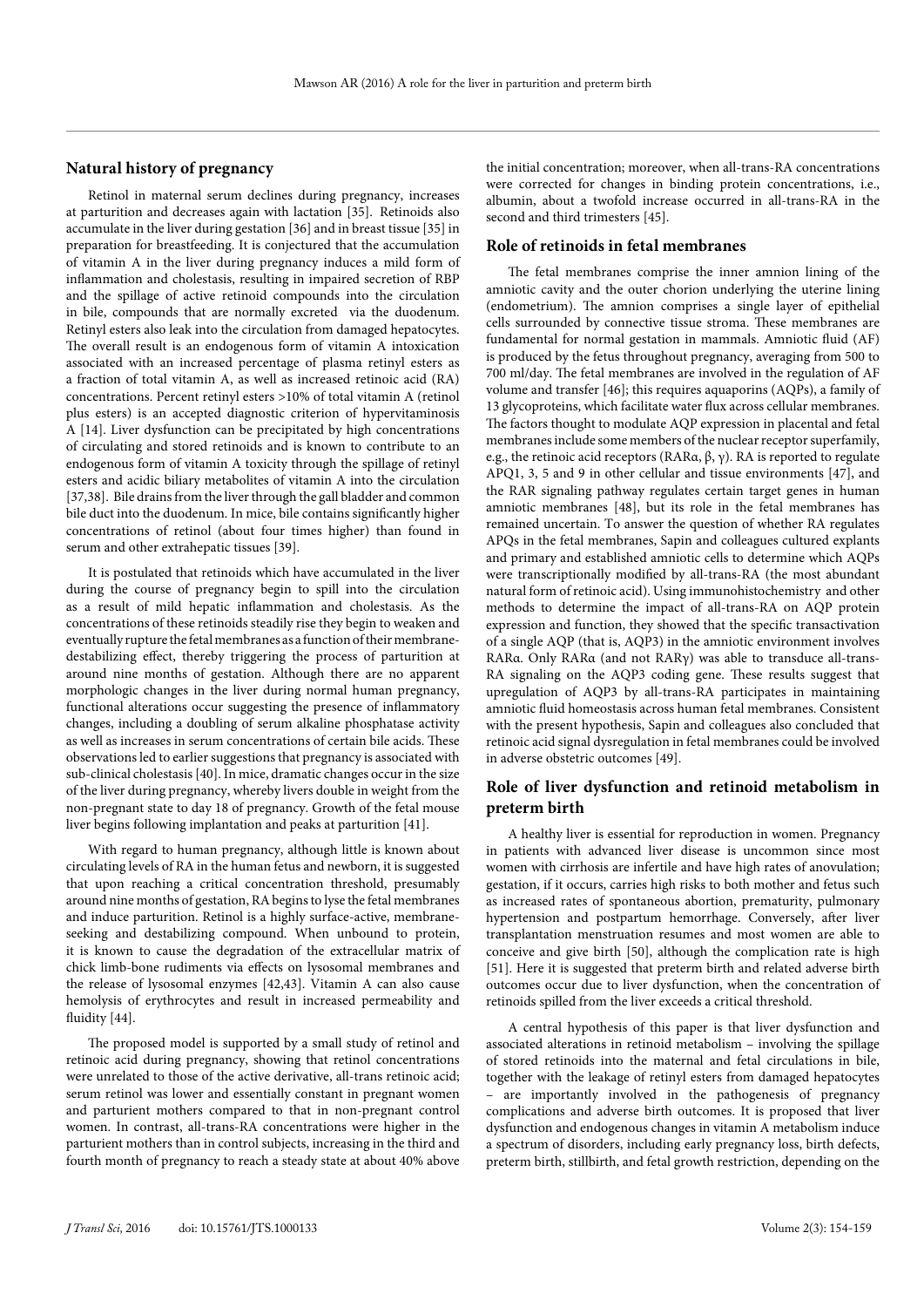concentration of these compounds and the timing of exposure of the fetus to retinoids. Maternal liver dysfunction itself may be due in part to preexisting conditions such as diabetes, obesity or hypertension, or develop in pregnancy associated with gestational diabetes and/or preeclampsia, due to hyperestrogenemia, which can lead to cholestatic liver dysfunction [52].

# **Membrane rupture and parturition**

With regard to the mechanism of preterm birth, it is proposed that cholestatic liver dysfunction and associated increases in circulating concentrations of retinyl esters and/or retinoic acids rupture the fetal membranes, inducing preterm birth and the characteristic features of the preterm infant, including retinopathy, necrotizing enterocolitis, and bronchopulmonary dysplasia. The process leading to preterm birth is conjectured to begin with the accumulation of excess retinoids in the liver in early pregnancy due to hyperestrogenemia, following a signal from the conceptus. Pregnancy increases the sensitivity of the bile ducts to estrogen, and cholestasis often develops during the second and third trimesters of pregnancy [53]. The presence of liver dysfunction is increasingly evident in the progression of preeclampsia to more severe pregnancy-related disorders such as HELLP syndrome (Hemolysis, ELevated liver enzymes, and Low Platelet count). Abnormal liver tests are reported in 10% of pregnancies overall, suggesting reduced liver metabolic capacity in late pregnancy [54], but conventional liver enzyme tests underestimate the true extent of liver dysfunction [55].

The association between liver dysfunction and preterm birth is well documented. For instance, women diagnosed with alcoholic liver disease before birth have an increased risk of preterm birth and of delivering infants small-for-gestational age [56]. Total bile acids are also associated with preterm delivery [57]. After the  $12<sup>th</sup>$  week of pregnancy, phospholipids, cholesterol and triglycerides increase in response to estrogen stimulation and insulin resistance. Although maternal hypertriglyceridemia appears to have some positive effects, it also increases risk of preeclampsia and preterm birth and may have a role in increasing cardiovascular risk later in life [58]. Consistent with the retinoid hypothesis, hypertriglyceridemia is associated with hypervitaminosis A [59] and is a frequent complication in the therapeutic use of retinoic acid derivatives [60]. In a study of women with preeclampsia, those who delivered preterm had significantly greater liver enzyme concentrations than those who delivered at term [61]. Menon *et al.* [62] studied metabolic changes associated with early spontaneous preterm birth (<34 weeks) using high-throughput metabolomics of amniotic fluid (AF) retrieved by transvaginal amniocentesis at the time of labor prior to delivery in an African American population that included a control group of women who delivered at term. They found evidence of altered liver function in many cytochrome P450-related pathways including bile acids, steroids, xanthines, heme, and phase II detoxification of xenobiotics. The largest fold change was in pantothenol, a CoA synthesis inhibitor that was 8-fold more abundant in preterm birth samples. Several bile acids and their metabolites were elevated in preterm birth samples, inversely related to gestational age, including glycocholate, taurocholate, taurochenodeoxycholate, taurodeoxycholate, and glycodeoxycholate. High circulating levels are known to cause fetal stress. Bile acid metabolism, secretion from liver, and liver reuptake can be disrupted by hormonal changes associated with cholestasis in pregnancy [63]. The hypothesis that alterations in liver function and retinoid metabolism are associated with complications of pregnancy and adverse birth outcomes was supported by the results of an animal study carried out by the author and colleagues. The drug streptozotocin was administered to rats early in pregnancy to create an animal model of gestational diabetes and preeclampsia.<sup>64</sup> Pup weights of the experimental rats were significantly lower than those of controls ( $\mu$ =4.6 g *vs.* 1.4 g, p<0.05), indicating intrauterine growth restriction. Retinoid profiling indicated that retinol concentrations in the experimental dams were significantly lower than in controls. On the other hand, consistent with the model, the percentage of retinyl esters >10% (an indicator of retinoid toxicity) was significantly increased (median, 24% *vs.* 11%; p=0.008), as was the concentration of retinoic acid (median, 0.0155 *vs.* 0.0075 µmol/L; p=0.045). Liver enzyme levels were also significantly elevated.

#### **Complications of preterm birth**

The proposal that preterm birth is associated with an endogenous form of hypervitaminosis A suggests that the characteristic and usually combined complications of prematurity, e.g., retinopathy, necrotizing enterocolitis and bronchopulmonary dysplasia, are themselves due to hypervitaminosis A. In the case of retinopathy of prematurity, both prenatal and postnatal exposure to isotretinoin (13-cis-retinoic acid, a synthetic vitamin A derivative used in the treatment of severe acne) is known to cause retinopathy and optic nerve abnormalities [65]. Retinoic acid also contributes to light-induced retinopathy in mice via mechanisms that may include plasma membrane permeability and mitochondrial poisoning, leading to caspase activation and mitochondria-associated cell death [66]. Necrotizing enterocolitis (NEC), an inflammatory intestinal disorder primarily seen in premature infants, is characterized by variable damage to the intestinal tract ranging from mucosal injury to full-thickness necrosis and perforation [67]. Although no direct link between retinoid exposure and NEC has been described, adverse side effects attributed to isotretinoin include inflammatory bowel disease as well as depression, suicidality, and teratogenicity [68].

Bronchopulmonary dysplasia (BPD) of the preterm neonate is similar to emphysema of the adult lung in that both are characterized by increased airspace and respiratory insufficiency. They are also strikingly similar in their pathophysiology, including the precipitating effect of oxidative stress, chronic inflammation, increased apoptosis, protease-antiprotease imbalance, elastic fiber deterioration and altered microvascularization [69]. In both diseases there is evidence of low vitamin A concentrations, which have been hypothesized to indicate vitamin A deficiency. However, it has been suggested here that while vitamin A (retinol) concentrations in preterm neonates are low, due to cholestatic liver dysfunction and impaired hepatic mobilization, other vitamin A metabolites are spilled or leaked into the maternal and fetal circulation and induce the characteristic features of the preterm neonate, including bronchopulmonary dysplasia. In support of this hypothesis, maternal vitamin A supplementation during pregnancy and lactation increases oxidative stress parameters in rat neonatal lungs, effects that may be involved in conditions associated with redox dysfunctions and free radical-induced cell damage [70]. Oxidative stress is caused by an imbalance between the production of free radicals and the ability of antioxidant system to detoxify them. These conditions are known as oxygen radical diseases of neonatology and include bronchopulmonary dysplasia, retinopathy, and necrotizing enterocolitis [71].

Thrombocytopenia and anemia are also commonly seen in the preterm infant; for instance, thrombocytopenia occurs in up to a third of preterm neonates admitted to intensive care units [72]. Anemia (hemoglobin <10.5 g/dL) is likewise strongly associated with intrauterine growth restriction and prematurity [73]. Consistent with the model, hypervitaminosis A in infants causes severe thrombocytopenia and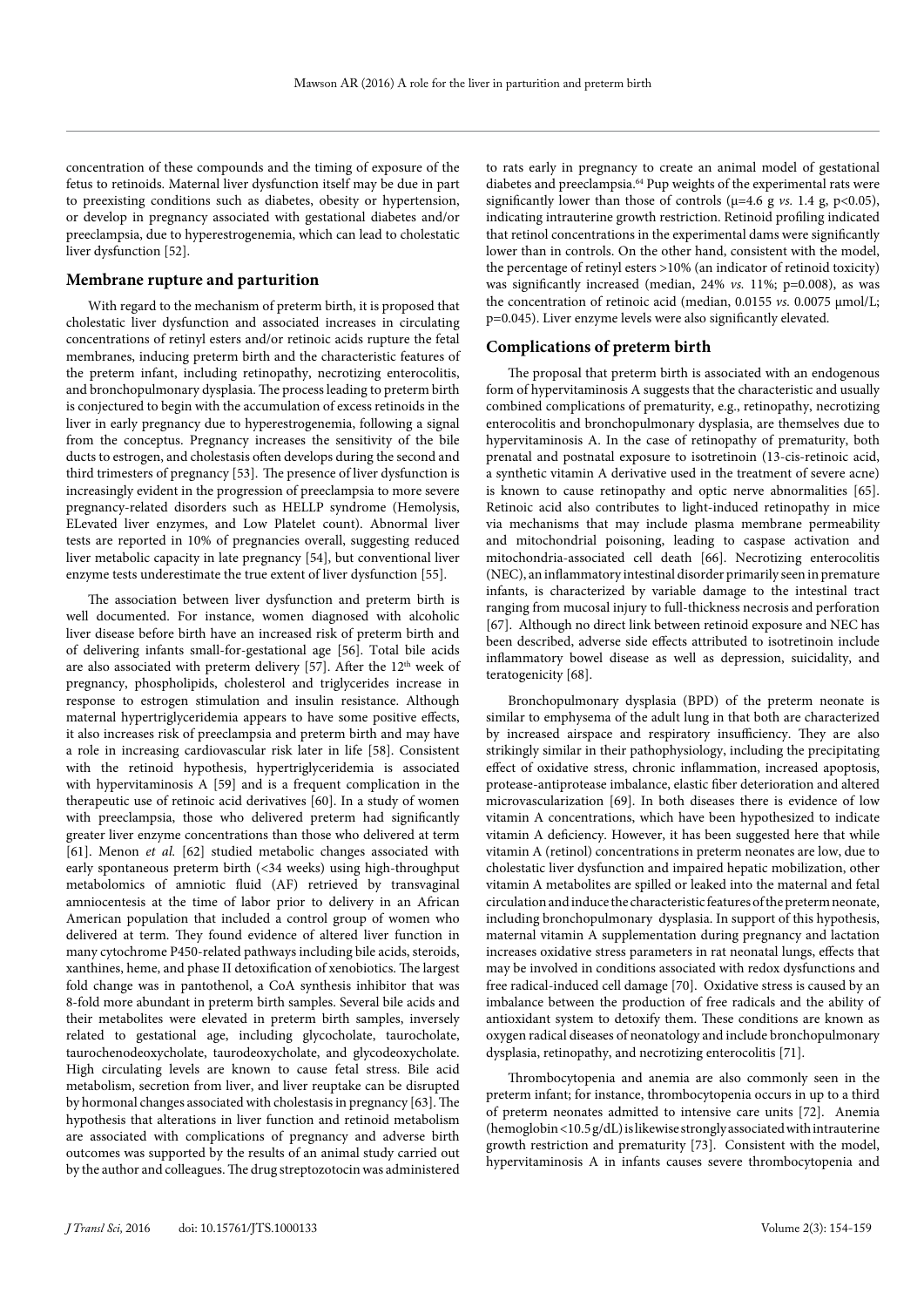anemia, which may be due to a direct inhibitory effect on the growth of all bone marrow cellular components, mediated by the upregulation of cyclin-dependent kinase inhibitors [74].

#### **Conclusion**

In 1953 Peter Medawar raised the question: "How does the pregnant mother contrive to nourish within itself, for many weeks or months, a fetus that is an antigenically foreign body?" [75]. In other words, why does the mother fail to reject her fetus as a foreign piece of tissue? The suggestion offered here is that the mother does not reject but rather ejects the fetus, normally at around 37 weeks of gestation, as the result of a biochemical rather than an immunological mechanism. Parturition at term is hypothesized to represent an active process of ejection of the fetus associated with the hepatic accumulation and spillage of stored retinoids due to mild liver dysfunction, which progressively weaken the fetal membranes until they rupture at around the ninth month of gestation. Based on this template for parturition at term, it is further proposed that spontaneous preterm birth is similarly due to more severe liver dysfunction and to concentrations of retinyl esters and retinoic acid that exceed the threshold for inducing rupture of the fetal membranes before 37 weeks of gestation.

The model could be tested by determining whether 1) preterm newborns have significantly lower serum retinol (ROL) concentrations than term newborns, but higher concentrations of retinoic acid (RA), a higher percent retinyl esters (RE), and a higher RE:ROL ratio; 2) mothers of preterm newborns have higher liver enzyme levels than mothers of term neonates; and 3) an increased percentage of REs as a fraction of total serum retinol (>10%) is a strong predictor of preterm birth. Subject to further testing in prospective studies, periodic monitoring of changes in maternal retinoid profiles throughout pregnancy could provide a biomarker for the early identification of impending adverse birth outcomes, which could be useful in prevention.

Approaches to the management of pregnancies resulting in preterm birth and its complications suggested by the retinoid toxicity hypothesis could involve the adoption of measures taken prior to and after conception to improve liver function through dietary and lifestyle changes.

#### **Conflict of interest**

The author has a US patent on a "Method for diagnosing gestational diabetes, preeclampsia, and fetal growth restriction." US Patent Number 8,883,512 B1, November 11, 2014.

<http://www.google.com/patents/US8883512>

#### **References**

- 1. March of Dimes (2013) Low Birthweight. Retrieved March 3, 2016
- 2. Institute of Medicine (2007) Societal Costs of Preterm Birth. The National Academies Press 2007: 396-429. https://www.marchofdimes.com/professionals/25079\_1153.asp
- 3. Klebanoff MA, Keim SA (2011) Epidemiology: the changing face of preterm birth. *Clin Perinatol* 38: 339-350. [\[Crossref\]](http://www.ncbi.nlm.nih.gov/pubmed/21890013)
- 4. Blencowe H, Cousens S, Chou D, Oestergaard M, Say L, et al. (2013) Born too soon: the global epidemiology of 15 million preterm births. *Reprod Health 10 Suppl* 1: S2. [\[Crossref\]](http://www.ncbi.nlm.nih.gov/pubmed/24625129)
- 5. Culhane JF, Goldenberg RL (2011) Racial disparities in preterm birth. *Semin Perinatol* 35: 234-239. [\[Crossref\]](http://www.ncbi.nlm.nih.gov/pubmed/21798403)
- 6. Flenady V, Middleton P, Smith GC, Duke W, Erwich JJ, et al. (2011) Stillbirths: the way forward in high-income countries. *Lancet* 377: 1703-1717. [\[Crossref\]](http://www.ncbi.nlm.nih.gov/pubmed/21496907)
- 7. Lawn JE, Cousens S, Zupan J; Lancet Neonatal Survival Steering Team (2005) 4

million neonatal deaths: when? Where? Why? *Lancet* 365: 891-900. [\[Crossref\]](http://www.ncbi.nlm.nih.gov/pubmed/15752534)

- 8. Bhutta ZA, Yakoob MY, Lawn JE, Rizvi A, Friberg IK, et al. (2011) Stillbirths: what difference can we make and at what cost? *Lancet* 377: 1523-1538. [\[Crossref\]](http://www.ncbi.nlm.nih.gov/pubmed/21496906)
- Mactier H, Weaver LT (2005) Vitamin A and preterm infants: what we know, what we don't know, and what we need to know. *Arch Dis Child Fetal Neonatal Ed* 90: F103- 108. [\[Crossref\]](http://www.ncbi.nlm.nih.gov/pubmed/15724031)
- 10. Abdel Ghany EA, Alsharany W, Ali AA, Younass ER, Hussein JS (2015) Anti-oxidant profiles and markers of oxidative stress in preterm neonates. *Paediatr Int Child Health*. [\[Crossref\]](http://www.ncbi.nlm.nih.gov/pubmed/25940692)
- 11. Kennedy KA, Stoll BJ, Ehrenkranz RA, Oh W, Wright LL, et al. (1997) Vitamin A to prevent bronchopulmonary dysplasia in very-low-birth-weight infants: has the dose been too low? The NICHD Neonatal Research Network. *Early Hum Dev* 49: 19-31. [\[Crossref\]](http://www.ncbi.nlm.nih.gov/pubmed/9179535)
- 12. Wardle SP, Hughes A, Chen S, Shaw NJ (2001) Randomised controlled trial of oral vitamin A supplementation in preterm infants to prevent chronic lung disease. *Arch Dis Child Fetal Neonatal Ed* 84: F9-9F13. [\[Crossref\]](http://www.ncbi.nlm.nih.gov/pubmed/11124916)
- 13. McCauley ME, van den Broek, Dou L, Othman M (2015) Vitamin A supplementation during pregnancy for maternal and newborn outcomes. *Cochrane Database Syst Rev* 10: CD008666.
- 14. Penniston KL, Tanumihardjo SA (2006) The acute and chronic toxic effects of vitamin A. *Am J Clin Nutr* 83: 191-201. [\[Crossref\]](http://www.ncbi.nlm.nih.gov/pubmed/16469975)
- 15. Ganguly J (1989) The Biochemistry of Vitamin A. Boca Raton, FL: CRC Press.
- 16. Hoffman C, Eichele G (1994) Retinoids in development. The Retinoids: Biology, Chemistry, and Medicine. *Raven Press*, New York Pp: 387–441.
- 17. Litwack G (2007) Vitamin A: Vitamins and Hormones, Elsevier Academic Press, San Diego, USA
- 18. de Oliveira MR, Silvestrin RB, Mello e Souza T, Moreira JCF (2008) Therapeutic vitamin A doses increase the levels of markers of oxidative insult in substantia nigra and decrease locomotory and exploratory activity in rats after acute and chronic supplementation. *Neurochem Res* 33: 378-383.
- 19. de Oliveira MR (2015) The neurotoxic effects of vitamin A and retinoids. *An Acad Bras Cienc* 87: 1361-1373. [\[Crossref\]](http://www.ncbi.nlm.nih.gov/pubmed/26247148)
- 20. Theodosiou M, Laudet V, Schubert M (2010) From carrot to clinic: an overview of the retinoic acid signaling pathway. *Cell Mol Life Sci* 67: 1423-1445. [\[Crossref\]](http://www.ncbi.nlm.nih.gov/pubmed/20140749)
- 21. Brun PJ, Yang KJ, Lee SA, Yuen JJ, Blaner WS (2013) Retinoids: Potent regulators of metabolism. *Biofactors* 39: 151-163. [\[Crossref\]](http://www.ncbi.nlm.nih.gov/pubmed/23281051)
- 22. Leo MA, Lieber CS (1999) Alcohol, vitamin A, and beta-carotene: adverse interactions, including hepatotoxicity and carcinogenicity. *Am J Clin Nutr* 69: 1071-1085. [\[Crossref\]](http://www.ncbi.nlm.nih.gov/pubmed/10357725)
- 23. Goldenberg RL, Culhane JF, Iams JD, Romero R (2008) Epidemiology and causes of preterm birth. *Lancet* 371: 75-84. [\[Crossref\]](http://www.ncbi.nlm.nih.gov/pubmed/18177778)
- 24. McParland PC, Taylor DJ (2005) Preterm prelabour rupture of the membranes. *Recent Advances in Obstetrics and Gynecology* 23: 27-38.
- 25. Menon R (2008) Spontaneous preterm birth, a clinical dilemma: etiologic, pathophysiologic and genetic heterogeneities and racial disparity. *Acta Obstet Gynecol Scand* 87: 590-600. [\[Crossref\]](http://www.ncbi.nlm.nih.gov/pubmed/18568457)
- 26. Knudtson EJ, Smith K, Mercer BM, Miodovnik M, Thurnau GR, et al. (2004) Serum homocysteine levels after preterm premature rupture of the membranes. *Am J Obstet Gynecol* 191: 537-541. [\[Crossref\]](http://www.ncbi.nlm.nih.gov/pubmed/15343233)
- 27. Fortunato SJ, Menon R (2001) Distinct molecular events suggest different pathways for preterm labor and premature rupture of membranes. *Am J Obstet Gynecol* 184: 1399-1405. [\[Crossref\]](http://www.ncbi.nlm.nih.gov/pubmed/11408859)
- 28. Mathews F, Neil A (2005) Antioxidants and preterm prelabour rupture of the membranes. *BJOG* 112: 588-594. [\[Crossref\]](http://www.ncbi.nlm.nih.gov/pubmed/15842282)
- 29. Idogun ES, Odiegwu ME, Momoh SM, Okonofua FE (2008) Effects of pregnancy on total antioxidant capacity in Nigerian women. *Pak J Med Sci* 24: 292-295.
- 30. Wilson JG, Roth CB, Warkany J (1953) An analysis of the syndrome of malformations induced by maternal vitamin A deficiency. Effects of restoration of vitamin A at various times during gestation. *Am J Anat* 92: 189-217. [\[Crossref\]](http://www.ncbi.nlm.nih.gov/pubmed/13030424)
- 31. Marceau G, Gallot D, Borel V, Lémery D, Dastugue B, et al. (2006) Molecular and metabolic retinoid pathways in human amniotic membranes. *Biochem Biophys Res Commun* 346: 1207-1216. [\[Crossref\]](http://www.ncbi.nlm.nih.gov/pubmed/16793012)